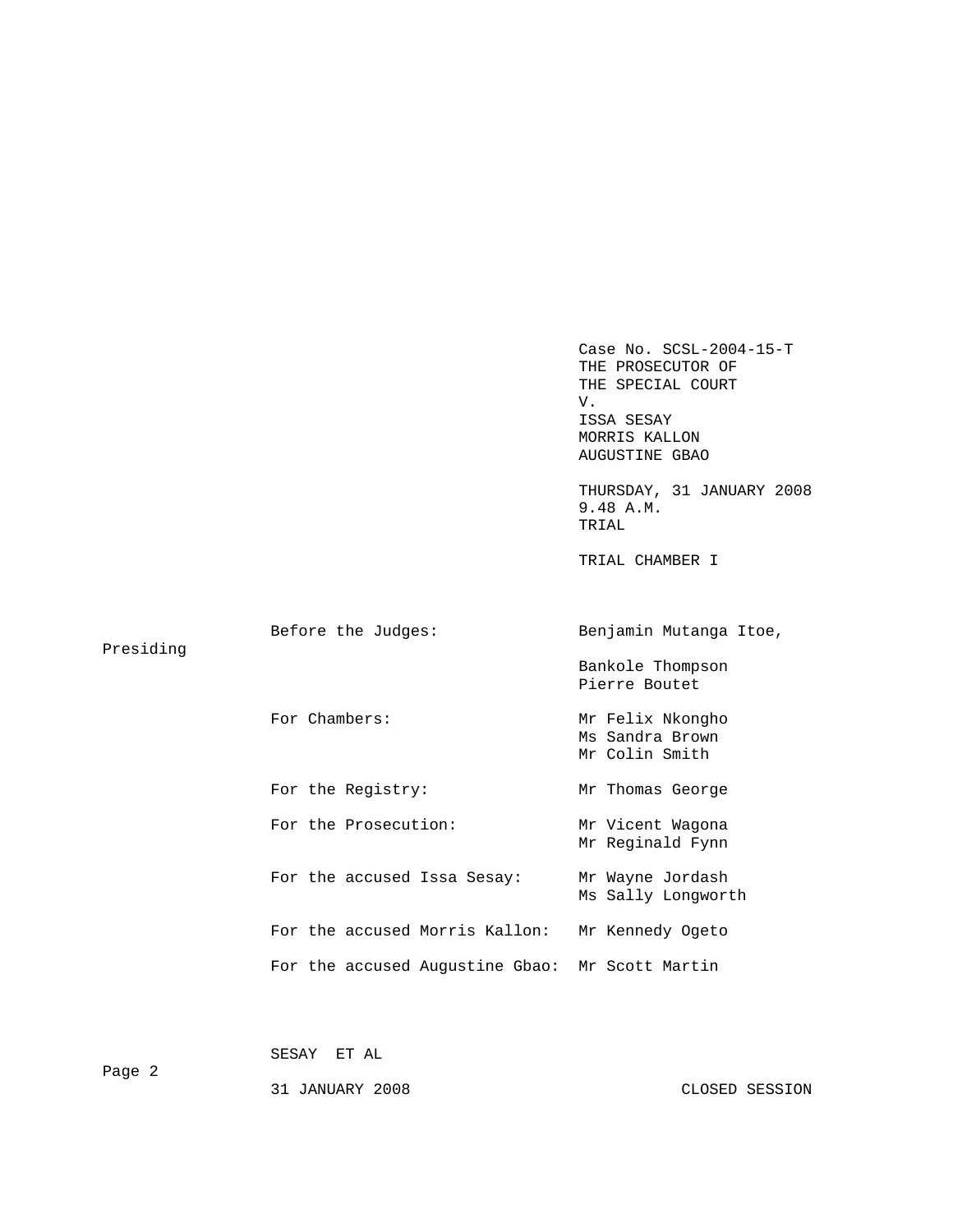1 [RUF31JAN08A - DG] 2 Friday, 31 January 2008 3 [Closed session] 4 [The accused present] 5 [Upon commencing at 9.48 a.m.] 6 [The witness entered Court] 7 [At this point in the proceedings, a portion of the 8 transcript, pages 2 to 25, was extracted and sealed under 9 separate cover, as the proceeding was heard in a closed session] 09:58:47 10 11 12 13 14 15 16 17 18 19 20 21 22 23 24 25 26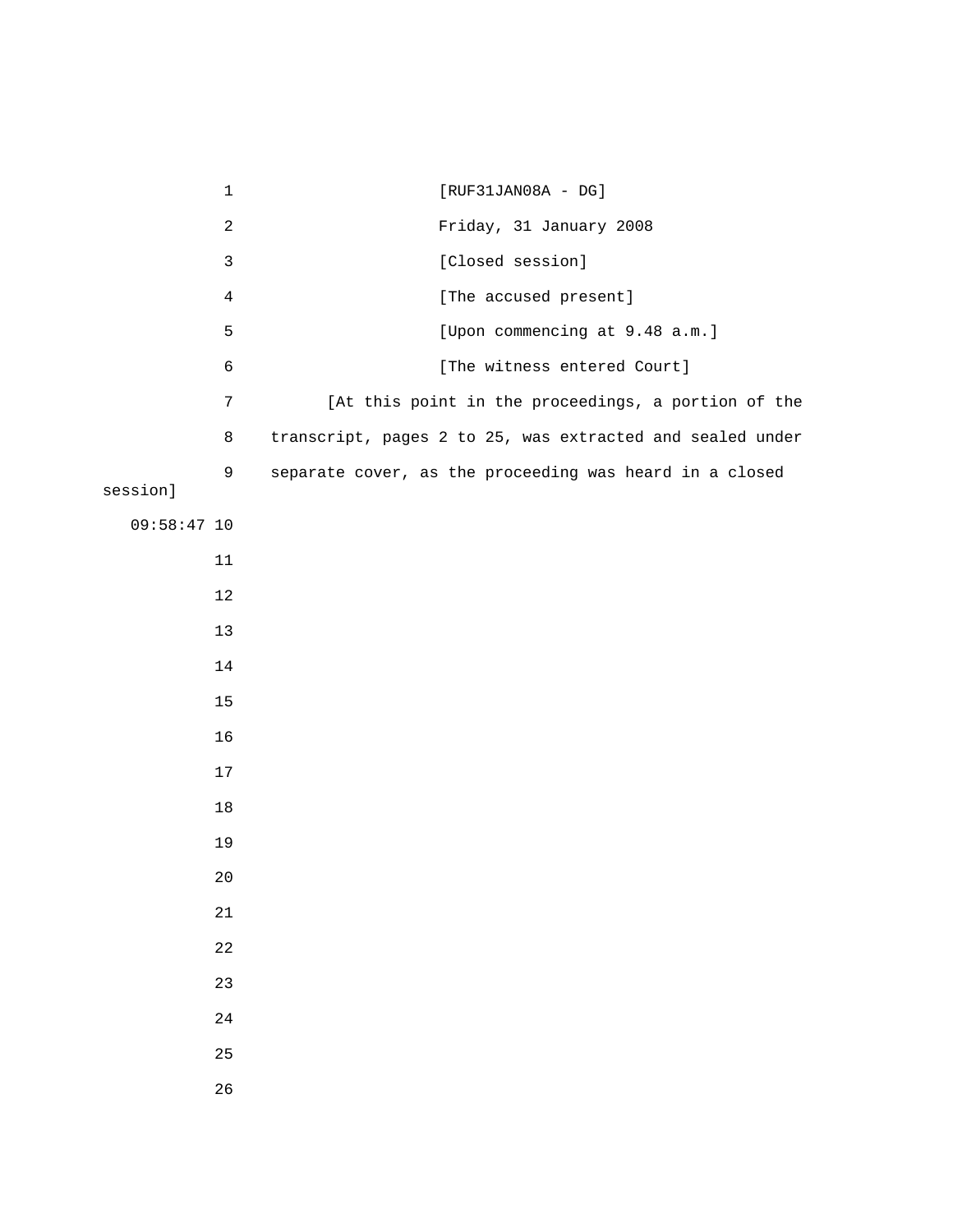27 28 29

SCSL - TRIAL CHAMBER I

| Page 26 | SESAY ET AL     |              |  |
|---------|-----------------|--------------|--|
|         | 31 JANUARY 2008 | OPEN SESSION |  |

|     |               | $\mathbf 1$ | [Open session]                                                 |
|-----|---------------|-------------|----------------------------------------------------------------|
| the |               | 2           | PRESIDING JUDGE: Thank you. Well, we will now resume           |
| in  |               | 3           | trial in a public session. This is the ruling of the Chamber   |
| Μr  |               | 4           | respect to the closed session application by learned counsel   |
|     | 11:12:04      | -5          | Jordash for the first accused in respect of this witness -- Mr |
|     |               | 6           | Jordash, it is DIS what again? DIS --                          |
|     |               | 7           | MR JORDASH: 164, Your Honour.                                  |
|     | general       | 8           | PRESIDING JUDGE: Thank you. Consistent with the                |
|     |               | 9           | requirements that criminal proceedings are to be conducted in  |
|     | $11:12:38$ 10 |             | public, as enjoined by Rule 78 of the Rules of Procedure and   |
|     |               | 11          | Evidence of this Court, and taking into conversation Article   |
|     |               | 12          | 17(2) of the Statute of the Court, but exceptionally as        |
| to  |               | 13          | authorised by Rule $79(A)(ii)$ of the said Rules, and the need |
|     |               | 14          | protect witnesses as provided for in Rule 75, this Chamber, on |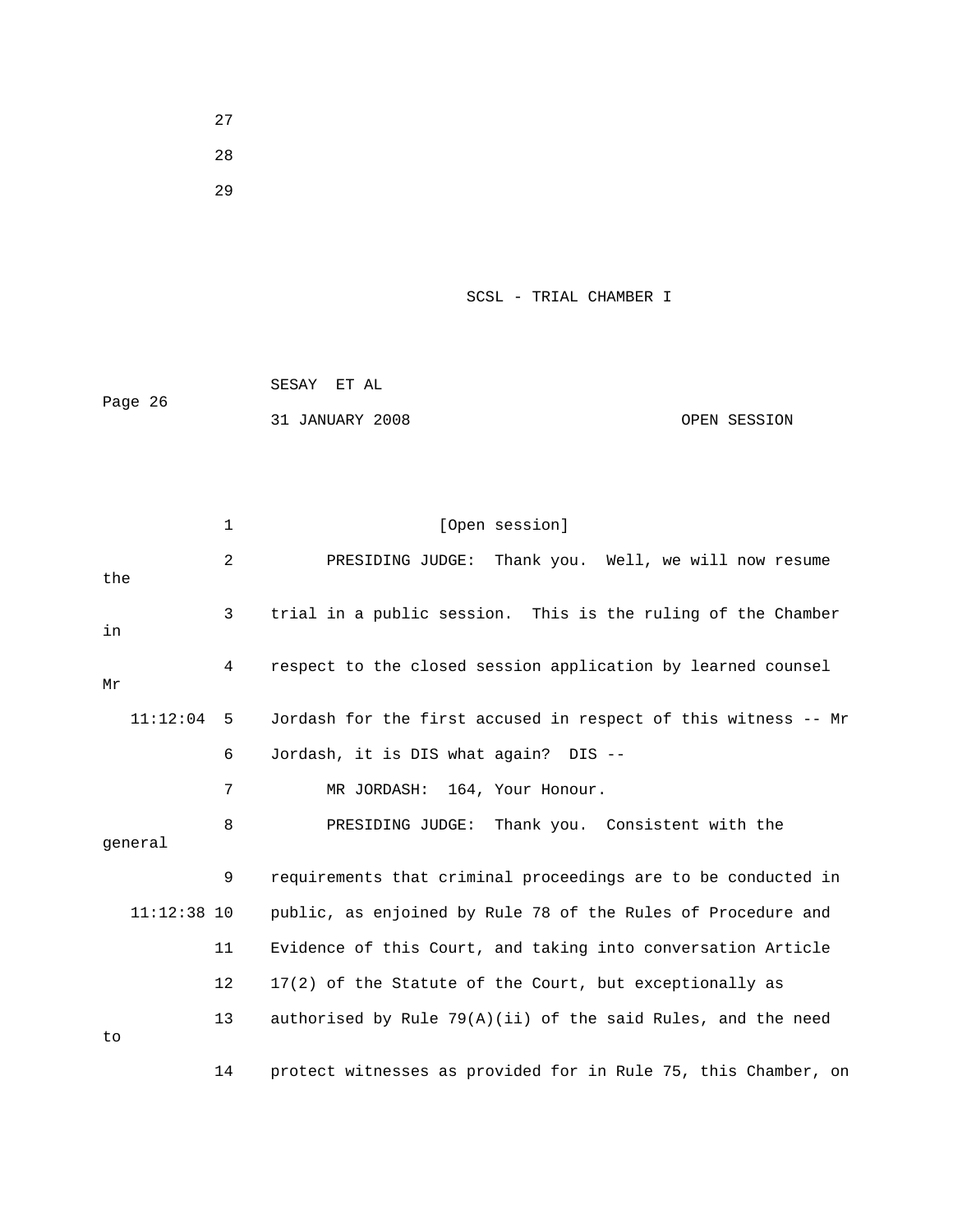11:13:00 15 the application of learned counsel for the first accused for the 16 entirety of the testimony of witness DIS-164, to be held in a 17 closed session did, by way of an exceptional procedure, grant the 18 said application for reasons in support thereof. 19 And, having come to the end of the testimony in closed 11:13:37 20 session, and following the delivery of the closed session 21 testimony decision in an open session, Mr Witness, the Chamber 22 would like to thank you for accepting to come here to assist it 23 with your evidence in this case. 24 THE WITNESS: Yes, sir. 11:14:07 25 PRESIDING JUDGE: We thank you and we wish you all the 26 best. I suppose you're still the good teacher that you -- 27 THE WITNESS: Yes, sir. 28 PRESIDING JUDGE: Well, Mr Witness, thank you very much. 29 We wish you a safe journey, and the best in --

SCSL - TRIAL CHAMBER I

 SESAY ET AL Page 27 31 JANUARY 2008 OPEN SESSION

> 1 THE WITNESS: Thank you, sir. 2 PRESIDING JUDGE: -- the pursuit of your professional 3 activities. Have a safe journey. You are discharged. 4 THE WITNESS: Thank you, sir.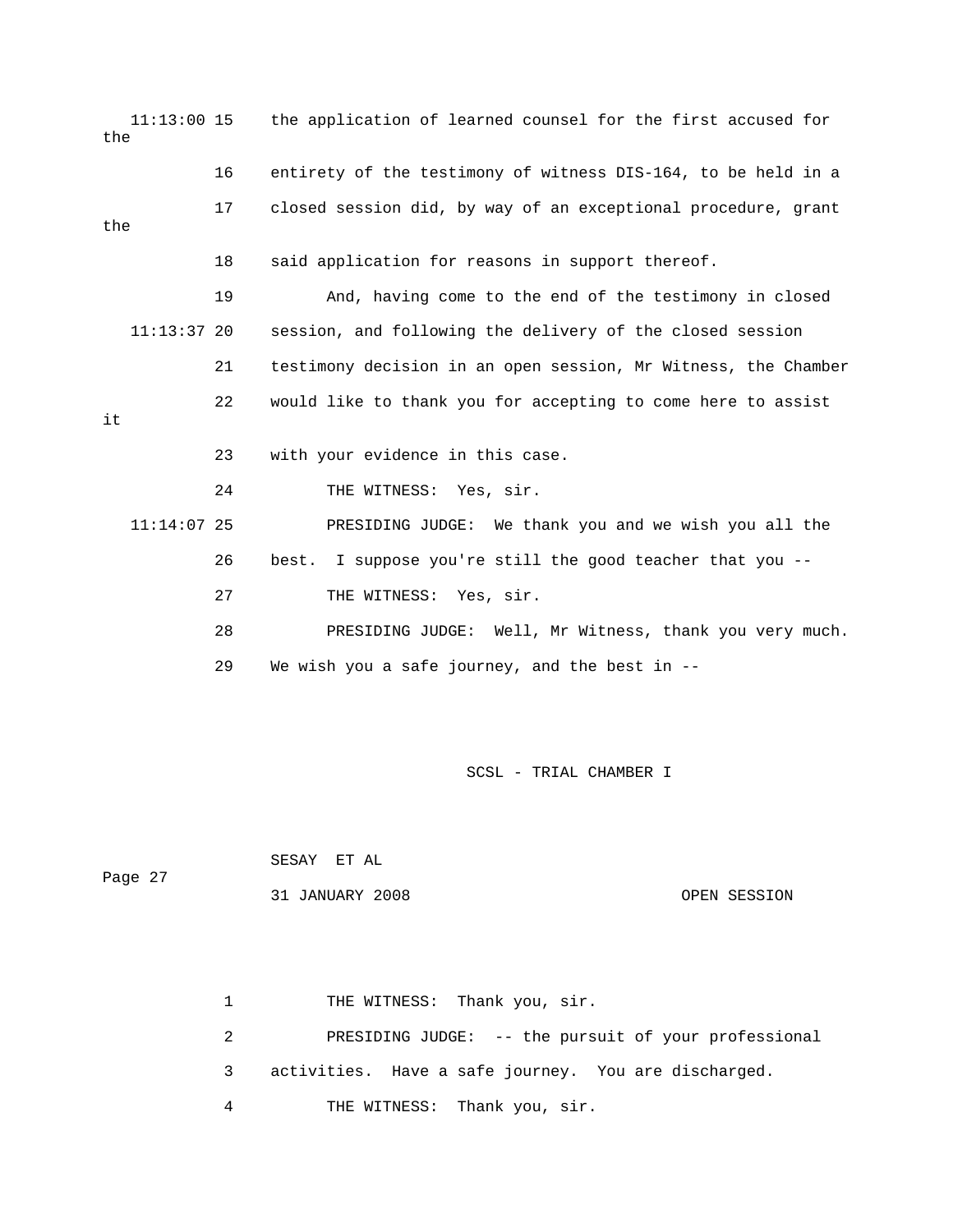11:14:49 5 PRESIDING JUDGE: You will wait until you're assisted out 6 of the Court. 7 *The witness withdrewl* 8 [The witness entered Court] 9 PRESIDING JUDGE: Yes, Mr Jordash, you may call your next 11:16:22 10 witness, please. 11 MR JORDASH: Could I, before I call the next witness, whose 12 number has at the moment escaped me as has my annotated notes, 13 could I just make a point for the record concerning Rule 68 14 material? 11:16:50 15 In relation to the issue of Monjama and her existence 16 today. And her relationship with Aruna Fatoma, I noted the 17 approach taken by my learned friend for the Prosecution which was 18 brief and didn't really indicate what their case is now on that 19 particular issue, but I noted that the reference really was, in 11:17:40 20 effect, that they appeared not to be disputing who the person was 21 on the photograph. 22 PRESIDING JUDGE: May this witness be taken out for now 23 please. We never know if -- let her be assisted out. We will 24 ask her in. May the witness be assisted out, please, whilst Mr 11:18:09 25 Jordash is still addressing us on this issue? 26 **[The witness stood down]**  27 MR JORDASH: The point I'd briefly want to make is this: 28 That it appeared from my learned friend's approach I expected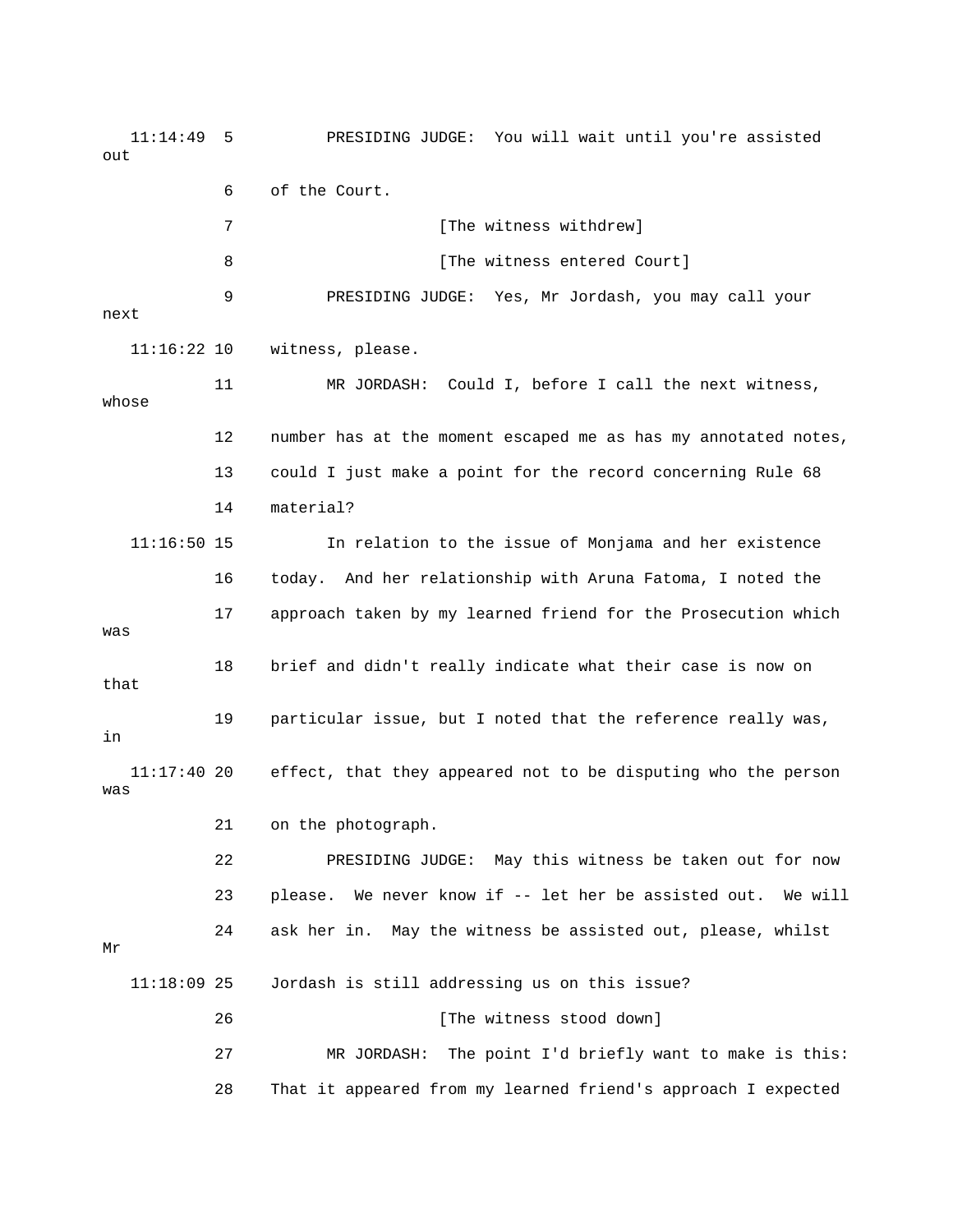29 that there would be a challenge of some sort to the issue, and

SCSL - TRIAL CHAMBER I

| Page 28 | SESAY ET AL     |              |
|---------|-----------------|--------------|
|         | 31 JANUARY 2008 | OPEN SESSION |

 1 would become clear what investigations the Prosecution had 2 conducted and the results of the investigation. 3 What was apparent to me was that there was a dispute that 4 the person in the photograph was -- 11:19:11 5 PRESIDING JUDGE: Mr Jordash, without, without cutting you 6 short, if the Prosecution decides to pursue the matter to the 7 extent to which it did, does that call for any comment? I think 8 it's a matter, you know, that should come subsequently. It is 9 their case it was Aruna Fatoma was a witness for the Prosecution. 11:19:36 10 You have raised what you consider a reasonable doubt as to the 11 truth of that witness's testimony, which you know. So if the 12 Prosecution did not go further than it did, I do not think that 13 it really calls for any comment from you at this point in time. 14 MR JORDASH: It's not so much a comment I'm seeking but  $-$ 11:20:03 15 PRESIDING JUDGE: Yes, yes, yes.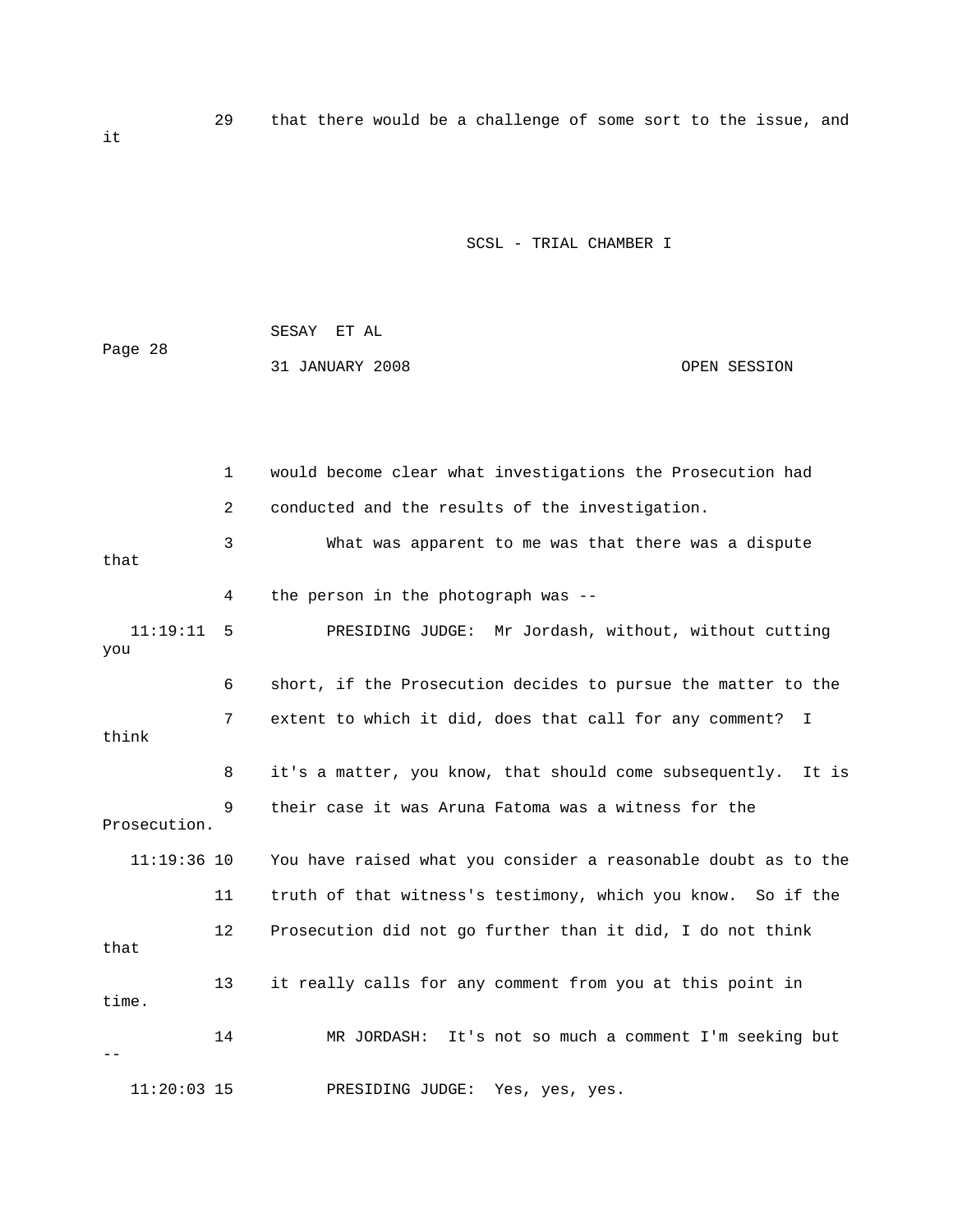|        |               | 16 | JUDGE THOMPSON: And perhaps you should just, in the              |
|--------|---------------|----|------------------------------------------------------------------|
|        |               | 17 | interest of judicial economy, just answer both of us together.   |
|        |               | 18 | Are you advancing a legal argument at this stage and for what    |
|        |               | 19 | purpose?                                                         |
| it.    | $11:20:16$ 20 |    | What I'm saying is this: I can shortcut<br>MR JORDASH:           |
| was    |               | 21 | If their investigations revealed that indeed the photograph      |
|        |               | 22 | who we say it was, and indeed that that person was the $-$ - not |
| Fatoma |               | 23 | just the named person but had that relationship with Aruna       |
| be     |               | 24 | and was alive then that would be Rule 68 material which should   |
|        | $11:20:44$ 25 |    | disclosed before we progress with the issue which will be        |
|        |               | 26 | progressed through witnesses. And that's why I was listening     |
|        |               | 27 | carefully how my learned friend put his case on the issue        |
| that   |               | 28 | because, if they discovered that through their investigation     |
|        |               | 29 | in any way the Defence position is corroborated it ought to be   |

SCSL - TRIAL CHAMBER I

|         | SESAY ET AL |                 |              |
|---------|-------------|-----------------|--------------|
| Page 29 |             |                 |              |
|         |             | 31 JANUARY 2008 | OPEN SESSION |

 1 disclosed now before we progress with the issue. That's the 2 point I was making.

3 JUDGE THOMPSON: My difficulty really is well, this is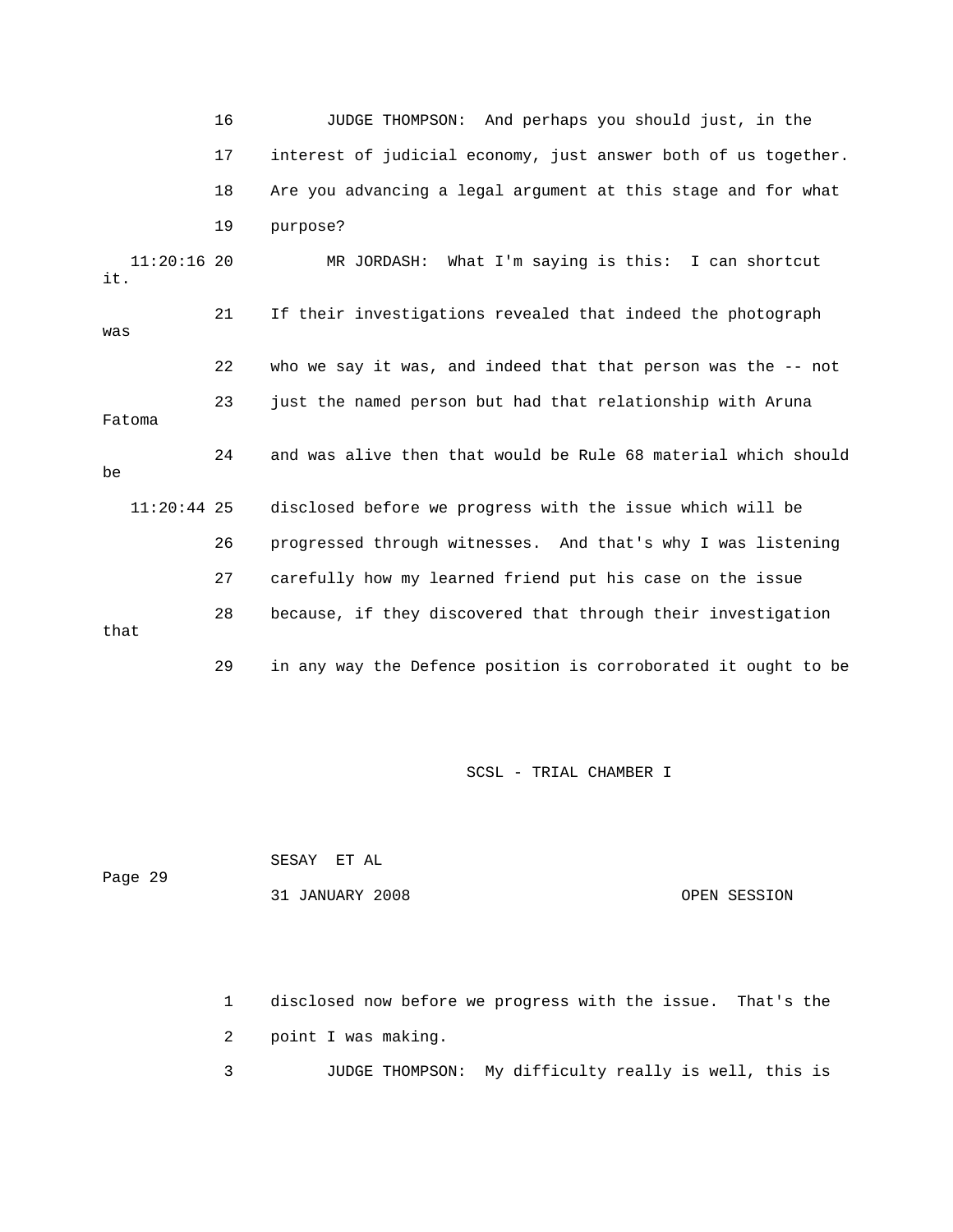| have                  | 4   | really, at this point in time, an evidentiary matter.<br>They  |
|-----------------------|-----|----------------------------------------------------------------|
| 11:21:18              | - 5 | actually cross-examined and, to the extent, as the Presiding   |
| stage                 | 6   | Judge said they consider it proper or fit and, if at this      |
| approach              | 7   | there is some aspect of the matter unresolved, I would         |
|                       | 8   | it from two perspectives: Either, there's some aspect of the   |
| or                    | 9   | evidence needs to -- further aspects need to come before Court |
| $11:21:48$ 10<br>has  |     | there may well be the need for some legal argument as to what  |
|                       | 11  | transpired, and it would be my view that at this stage legal   |
|                       | 12  | argument would not be called for, and the question of whether  |
|                       | 13  | there needs to be some further evidentiary clarification is a  |
|                       | 14  | judgment call for the Prosecution.                             |
| $11:22:10$ 15<br>want |     | Mr Jordash, may I suggest that if you<br>JUDGE BOUTET:         |
| in                    | 16  | to pursue that particular aspect, as such, that you put that   |
|                       | 17  | the form of a short motion in writing so it will allow the     |
|                       | 18  | Prosecution to deal with that, and, if need be, we could issue |
|                       | 19  | direction that the timeline be restricted. So, I know what     |
| $11:22:28$ 20         |     | you're saying: You're saying, well, if they have gathered now  |
|                       | 21  | information that will support your position, they still have   |
| such.                 | 22  | obligations under 68 to disclose on a continuous basis, as     |
| how                   | 23  | I mean -- it's an issue that's always alive, disclosure, but   |
| Court                 | 24  | much and so on. So, I say, it might be more easy for the       |
| $11:22:50$ 25         |     | to deal with that issue if you put that in writing and we will |
|                       | 26  | give them the opportunity to respond and then see where we go. |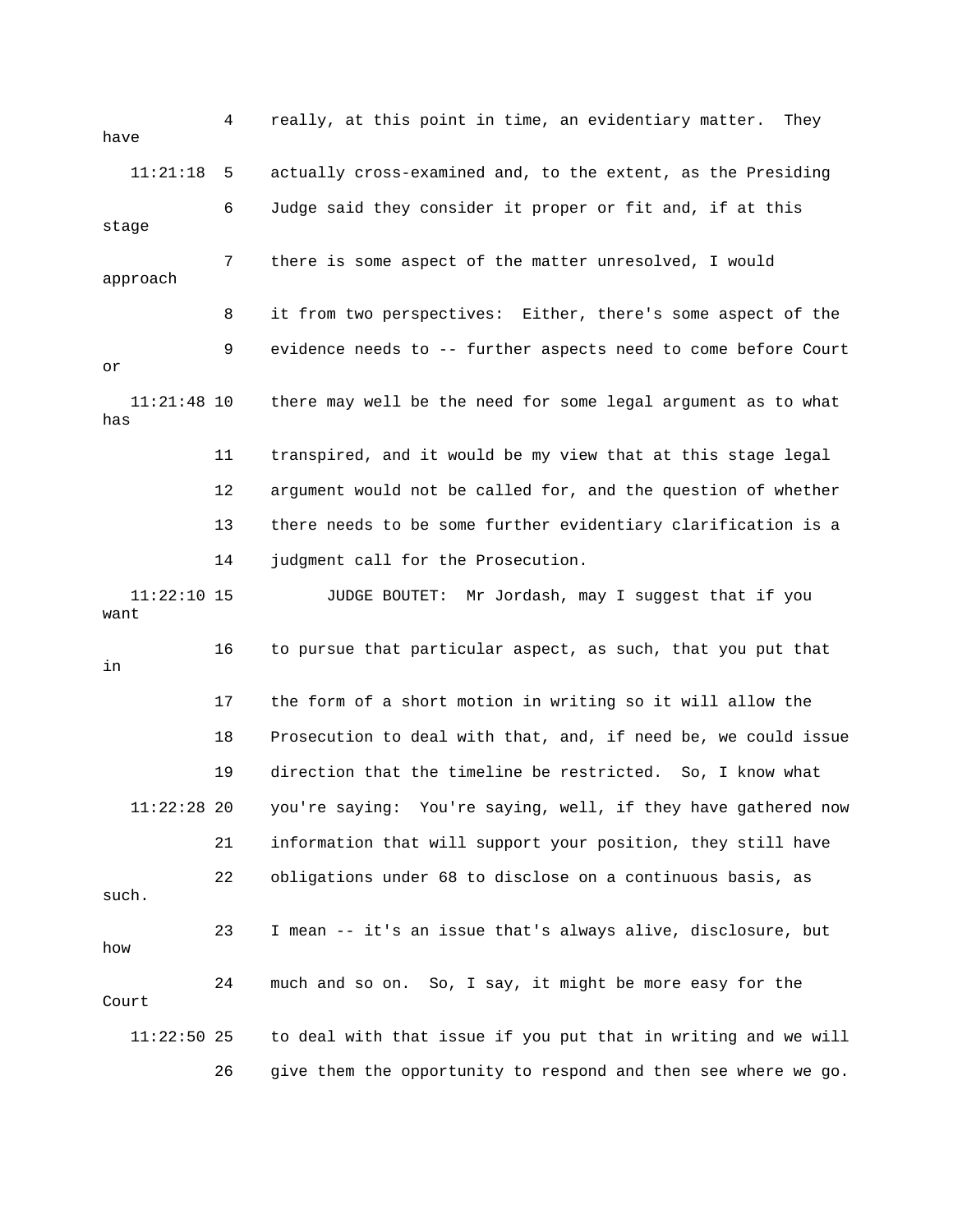27 MR JORDASH: Well, the only -- I'm hoping just -- I haven't 28 obviously had a chance to speak to the Prosecution about it 29 because I didn't know the approach they were going to take, but I

SCSL - TRIAL CHAMBER I

 SESAY ET AL Page 30 31 JANUARY 2008 OPEN SESSION

|     |               | $\mathbf{1}$ | only raised it now, as much as anything, for the Prosecution's |
|-----|---------------|--------------|----------------------------------------------------------------|
|     |               | 2            | sake because tomorrow we shall progress this issue.            |
| the |               | 3            | JUDGE THOMPSON: The difficulty I have is that even if          |
| the |               | 4            | Prosecution were to say anything, how does that factor into    |
|     | 11:23:20      | 5            | evidentiary aspect of the record, if there has been a kind of  |
| to  |               | 6            | lacuna in terms of clarify here, I would not necessarily want  |
|     |               | 7            | accept what the Prosecution would say viva voce because it     |
|     |               | 8            | doesn't seem to go into the question of evaluation of the      |
|     |               | 9            | evidence. It should come on the legal context by way of some   |
|     | $11:23:42$ 10 |              | legal argument --                                              |
|     |               | 11           | MR JORDASH: Well --                                            |
|     |               | 12           | JUDGE THOMPSON: -- coming from your side.                      |
|     |               | 13           | I suppose it depends what they found out.<br>MR JORDASH:       |
|     |               | 14           | JUDGE THOMPSON: Yes. Well, they have not brought it in         |
|     | $11:23:52$ 15 |              | evidence.                                                      |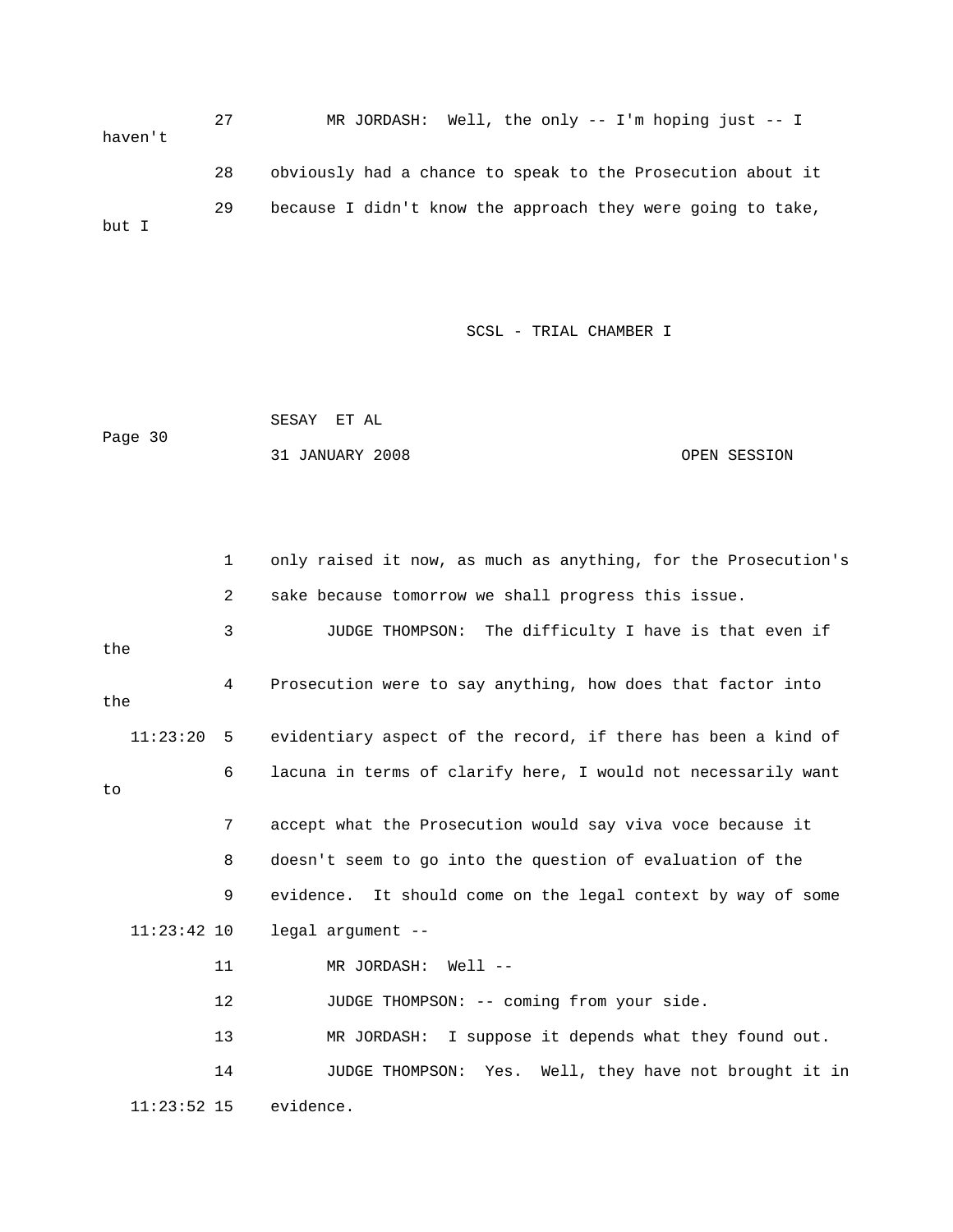| is                      | 16 | No. But if they found out that what we say<br>MR JORDASH:      |
|-------------------------|----|----------------------------------------------------------------|
| degree                  | 17 | right, then the point is simply that they should -- to the     |
|                         | 18 | that they we're right they should disclose it -- I'll leave it |
|                         | 19 | there.                                                         |
| $11:24:04$ 20<br>matter |    | PRESIDING JUDGE: It depends on how they pursue the             |
|                         | 21 | in the evidence.                                               |
|                         | 22 | JUDGE THOMPSON:<br>That's right. It's a very delicate          |
|                         | 23 | matter.                                                        |
|                         | 24 | PRESIDING JUDGE: We have two conflicting evidentiary           |
| $11:24:11$ 25           |    | positions in this case: Monjama is dead, from the evidence of  |
| the                     | 26 | Fatoma; Monjama is not dead from the evidence of DIS-164 and   |
|                         | 27 | photographs.                                                   |
|                         | 28 | MR JORDASH:<br>Yes.                                            |
|                         | 29 | PRESIDING JUDGE: Well, we will wait and see how the            |

SCSL - TRIAL CHAMBER I

|         | SESAY ET AL |                 |              |
|---------|-------------|-----------------|--------------|
| Page 31 |             |                 |              |
|         |             | 31 JANUARY 2008 | OPEN SESSION |

 1 Prosecution gets along with the doubt which you have raised in 2 their case on this issue. I think that is the best way of 3 proceeding, rather than multiplying issues which, to me, really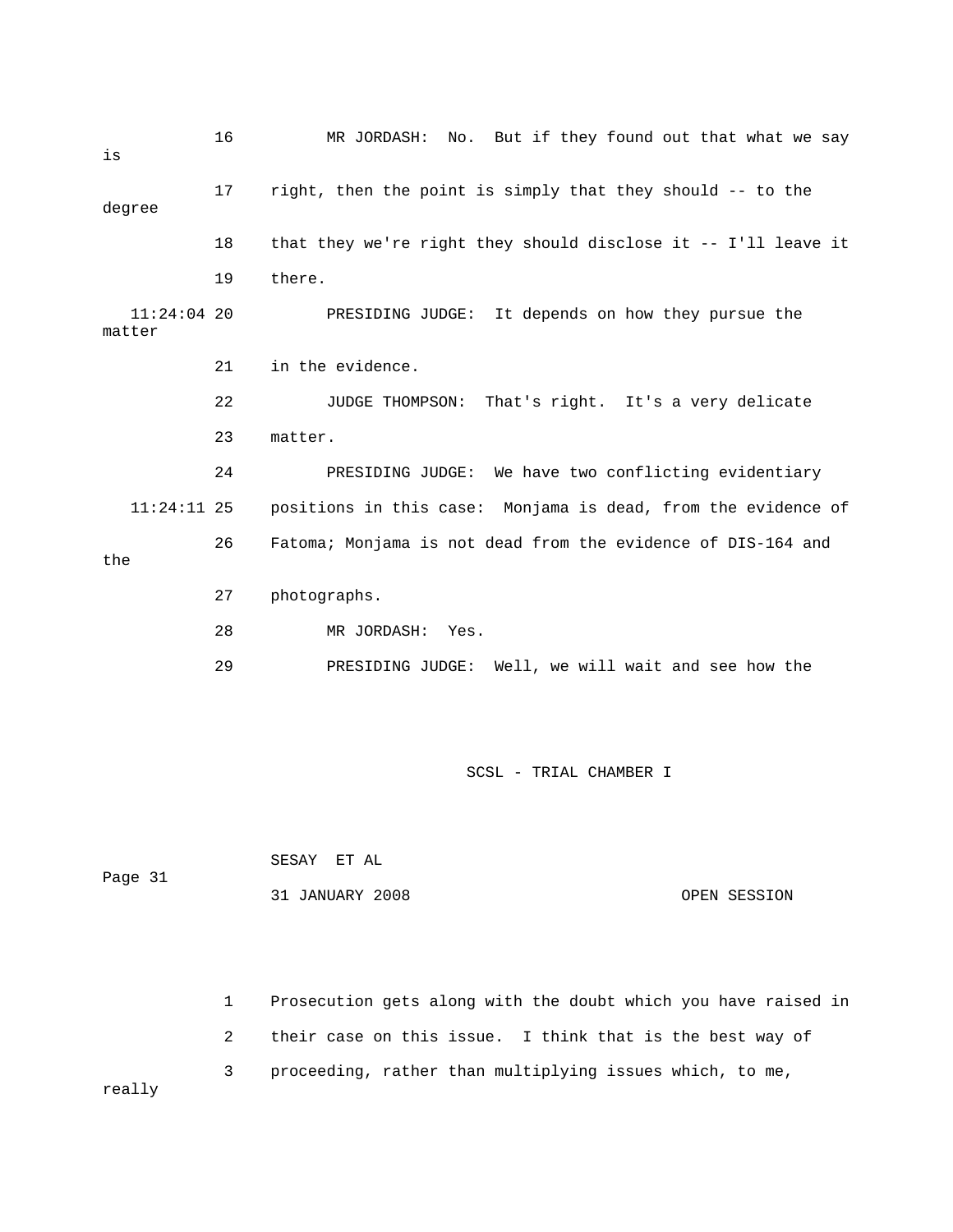4 do not -- should not concern us, you know, for now. 11:24:53 5 MR JORDASH: It's merely to put it on record because 6 obviously if something comes out today or tomorrow, then I will 7 obviously complain. 8 JUDGE BOUTET: Yes. Well, they are aware of their 9 obligations of -- disclosure obligation. If they fail, well, you 11:25:06 10 have not -- and never hesitated in the past to take a challenge 11 on it, Mr Jordash, and I'm sure you will do that. Obviously, if 12 it's possible to avoid it, it's welcome but we have to trust that 13 people know what they have to do and their obligations. 14 MR JORDASH: I shall leave it there, Your Honours. Can I  $11:25:27$  15 call the next witness who  $-$ - 16 PRESIDING JUDGE: Do you have your script now? 17 JUDGE THOMPSON: DIS-157? 18 PRESIDING JUDGE: Do you now have your script in front of 19 you? 11:25:37 20 MR JORDASH: Yes, I have the script but -- 21 JUDGE THOMPSON: It's DIS-157. 22 MR JORDASH: -- still no number, but thank you, Your 23 Honour. 24 JUDGE THOMPSON: Yes, you had given us 164, in that order. 11:25:42 25 MR JORDASH: It's not 157, it's 154. 26 JUDGE THOMPSON: 154. 27 MR WAGONA: But I have 297. 28 JUDGE THOMPSON: 297?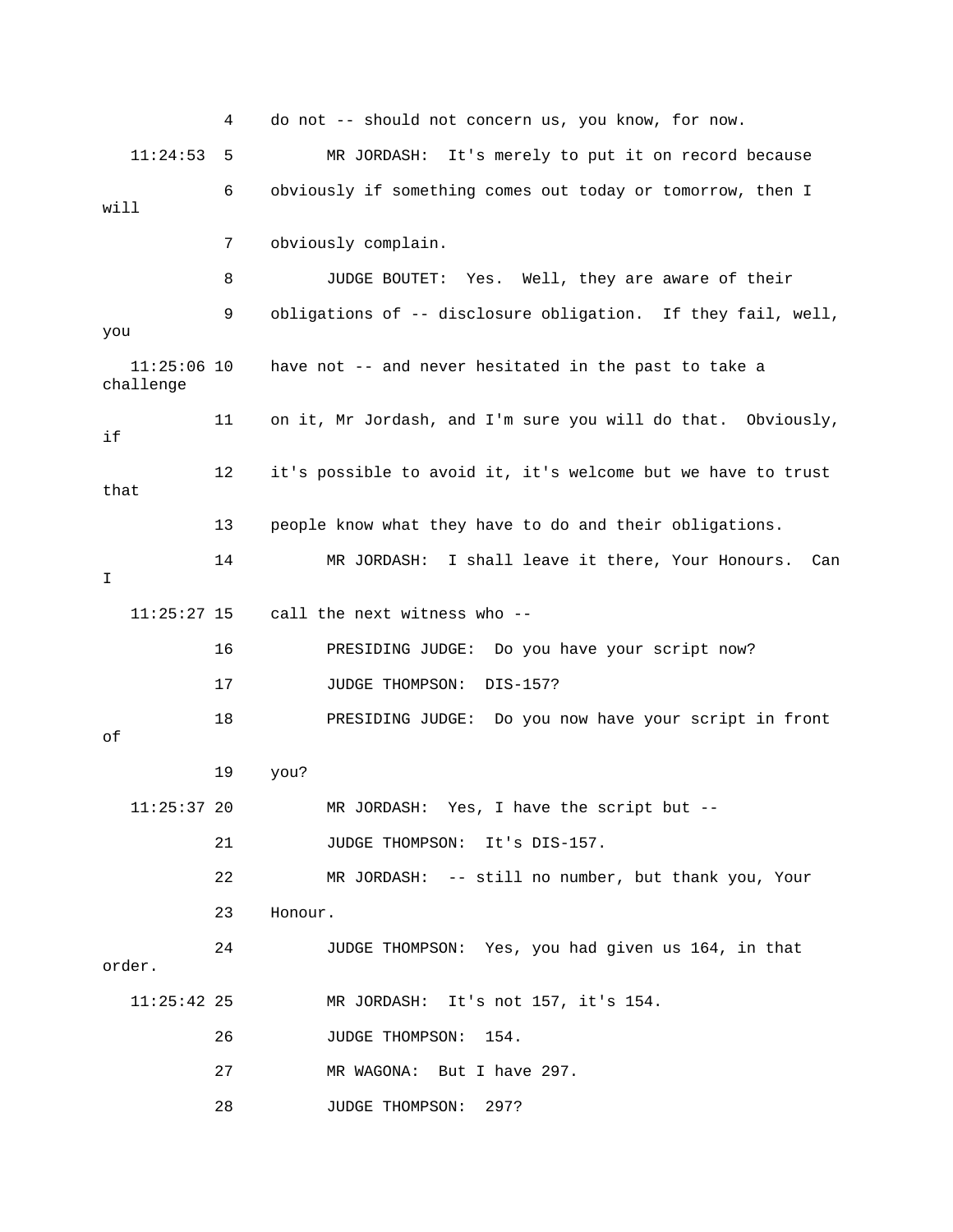29 MR WAGONA: That's the one that I know of.

## SCSL - TRIAL CHAMBER I

|         | SESAY ET AL     |              |
|---------|-----------------|--------------|
| Page 32 |                 |              |
|         | 31 JANUARY 2008 | OPEN SESSION |

 1 MR JORDASH: Can I just have a moment? Yes. As usual, Mr 2 Wagona is correct. DIS-297. Thank you. I apologise. Could I 3 call DIS-297, who will testify in Krio and is, I think, our 25th 4 witness. 11:26:30 5 PRESIDING JUDGE: 25th or 26th? 26th. 6 MR JORDASH: 26th. Not a good start to the day. 7 PRESIDING JUDGE: Never mind. It will get on track before 8 the end of the day. 9 MR JORDASH: Don't bet on it. 11:26:59 10 [The witness entered Court] 11 PRESIDING JUDGE: So it's DIS-297; will be testifying in 12 what language? 13 MR JORDASH: Krio, Your Honour. 14 WITNESS: DIS-297 [Sworn] 11:28:51 15 [The witness answered through interpreter] 16 MR JORDASH: I'm afraid I'm going to ask the testimony to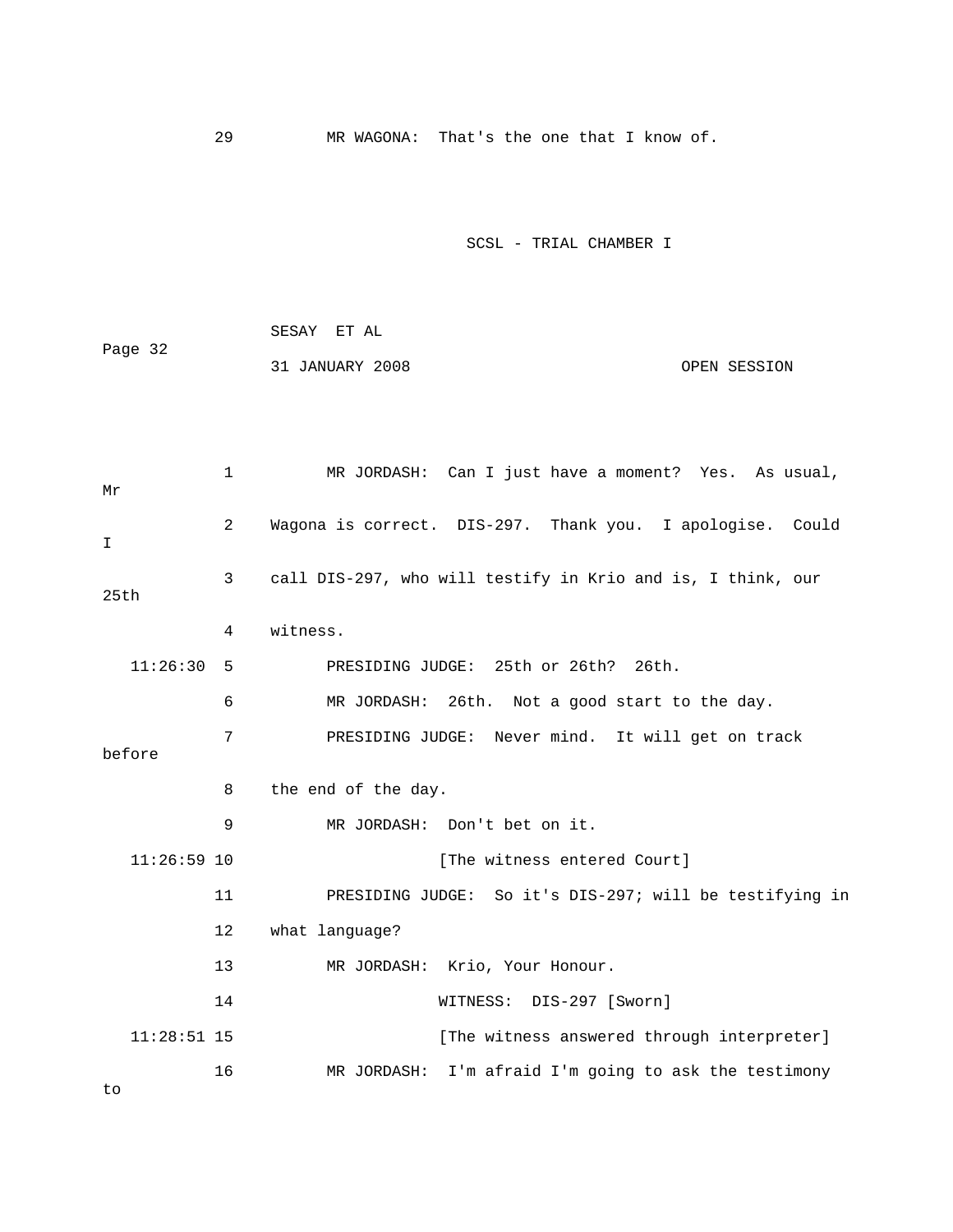17 be in a closed session.

18 PRESIDING JUDGE: In it's entirety?

19 MR JORDASH: I'm afraid so, yes.

 11:29:00 20 PRESIDING JUDGE: Well, make the application, you know, if 21 that's your call, if that's your wish, you should make the 22 application. You are applying for the entirety of the testimony 23 of this witness to be taken in a closed session? 24 MR JORDASH: Yes. I think we're in an open session; is 11:29:17 25 that right? 26 PRESIDING JUDGE: Yes, we are. If we do, if you are

making

 27 the application, then we'll have to -- so are you making the 28 application because we have to know.

29 MR JORDASH: Yes, please. I'd like to, yes.

SCSL - TRIAL CHAMBER I

| Page 33 | SESAY ET AL |                 |                |
|---------|-------------|-----------------|----------------|
|         |             | 31 JANUARY 2008 | CLOSED SESSION |

 1 PRESIDING JUDGE: Right. Okay. We'll then move into the 2 closed session, please. 3 Mr Jordash, you said this is for the entirety of the 4 witness's testimony? 11:30:07 5 MR JORDASH: Yes, I think it has to be, I'm afraid.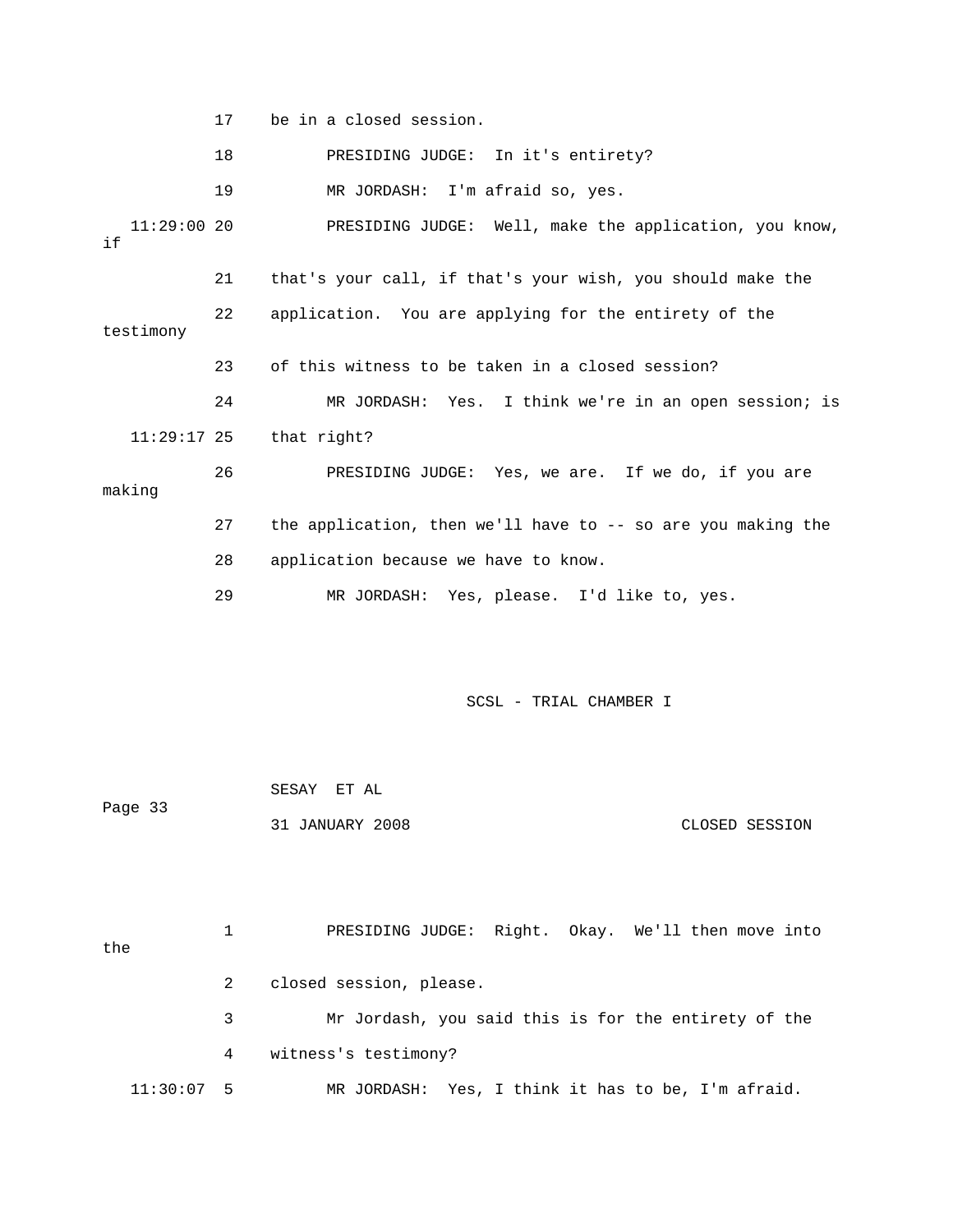|          | $\epsilon$  | [At this point in the proceedings, a portion of the         |
|----------|-------------|-------------------------------------------------------------|
|          | $\sqrt{7}$  | transcript, pages 34 to 102, was extracted and sealed under |
| session] | $\,8\,$     | separate cover, as the proceeding was heard in a closed     |
|          | $\mathsf 9$ | [whereupon the hearing adjourned at 5.30 p.m.               |
|          | $10$        | to be reconvened on Friday, the 1st day of                  |
|          | $11\,$      | February 2008 at 9.30 a.m.]                                 |
|          | $12$        |                                                             |
|          | $13$        |                                                             |
|          | 14          |                                                             |
|          | $15\,$      |                                                             |
|          | 16          |                                                             |
|          | $17$        |                                                             |
|          | $18\,$      |                                                             |
|          | 19          |                                                             |
|          | $20\,$      |                                                             |
|          | 21          |                                                             |
|          | $2\sqrt{2}$ |                                                             |
|          | 23          |                                                             |
|          | 24          |                                                             |
|          | $25\,$      |                                                             |
|          | 26          |                                                             |
|          | 27          |                                                             |
|          | 28          |                                                             |
|          | 29          |                                                             |